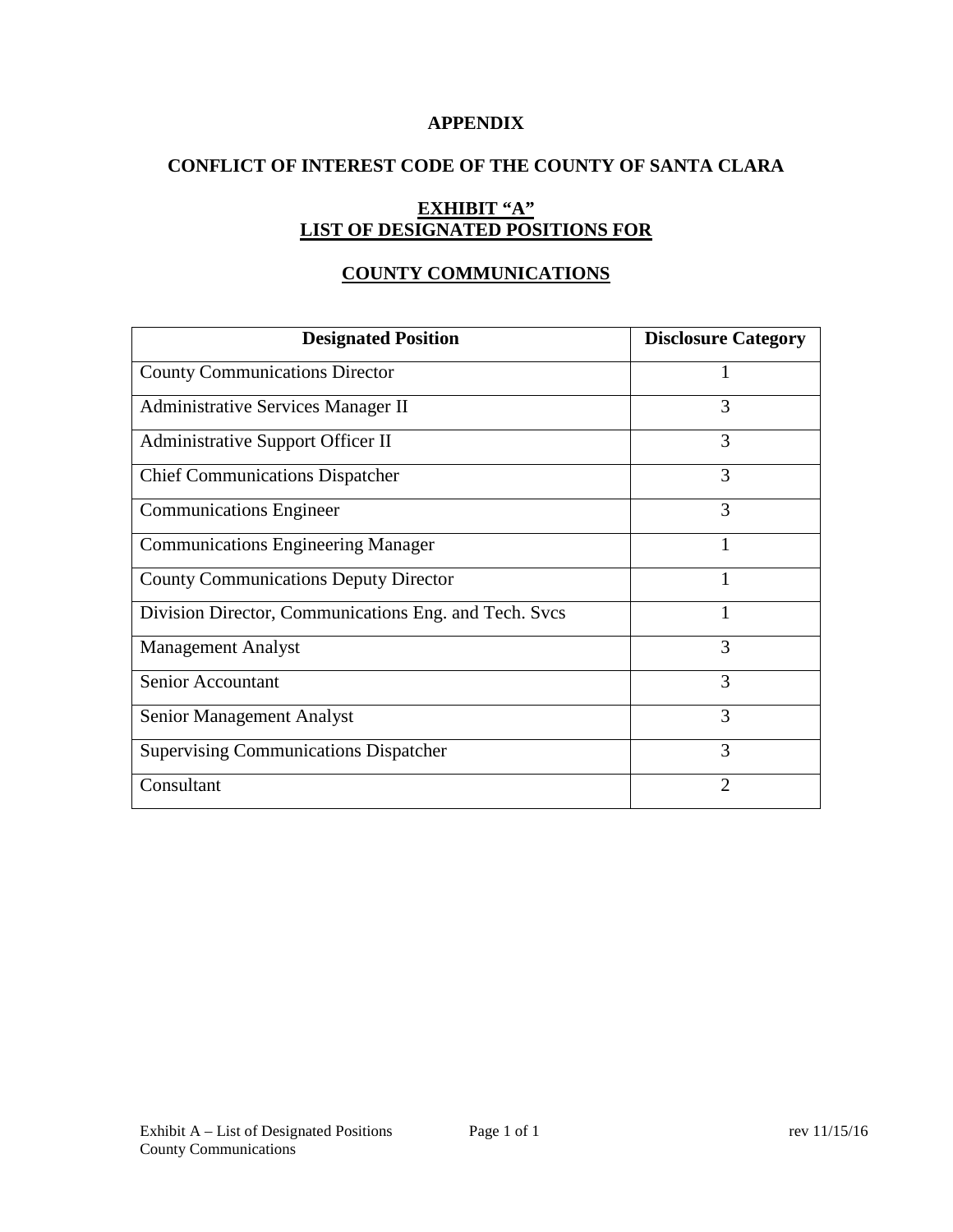#### **APPENDIX**

### **CONFLICT OF INTEREST CODE OF THE COUNTY OF SANTA CLARA**

## **EXHIBIT "B" DISCLOSURE CATEGORIES FOR**

## **COUNTY COMMUNICATIONS**

Pursuant to the County of Santa Clara's Conflict of Interest Code, Disclosure Categories 1 and 2 shall read as follows for all Code Agencies.

**Disclosure Category 1:** Persons in this category shall disclose:

(1) all investments in, business positions in, and income (including gifts, loans and travel payments) from:

(a) all sources that provide, plan to provide, or have provided in the last two years, facilities, goods, software, hardware, or related technology, equipment, vehicles, machinery or services, including training or consulting services, to the County;

(b) all sources that are subject to the regulatory, monitoring, investigatory, enforcement, valuation, certification, permit or licensing authority of, or have an application for a license, permit or certificate pending before, the County;

(c) all sources that receive, are planning to apply to receive, or have received in the last two years, grants or other monies from or through the County; and sources that receive referrals to provide assessments and/or treatments that are required or recommended by the County; and

(2) all interests in real property in the County of Santa Clara located entirely or partly within the County, or within two miles of County boundaries, or of any land owned or used by the County.

**Disclosure Category 2**: Each Consultant shall disclose: (1) all investments in, business positions in, and income (including gifts, loans and travel payments) from: (a) all sources that provide, plan to provide, or have provided in the last two years, facilities, goods, software, hardware, or related technology, equipment, vehicles, machinery or services, including training or consulting services, to the County; (b) all sources that are subject to the regulatory, monitoring, investigatory, enforcement, valuation, certification, permit or licensing authority of, or have an application for a license, permit or certificate pending before, the County; (c) all sources that receive, are planning to apply to receive, or have received in the last two years, grants or other monies from or through the County; and